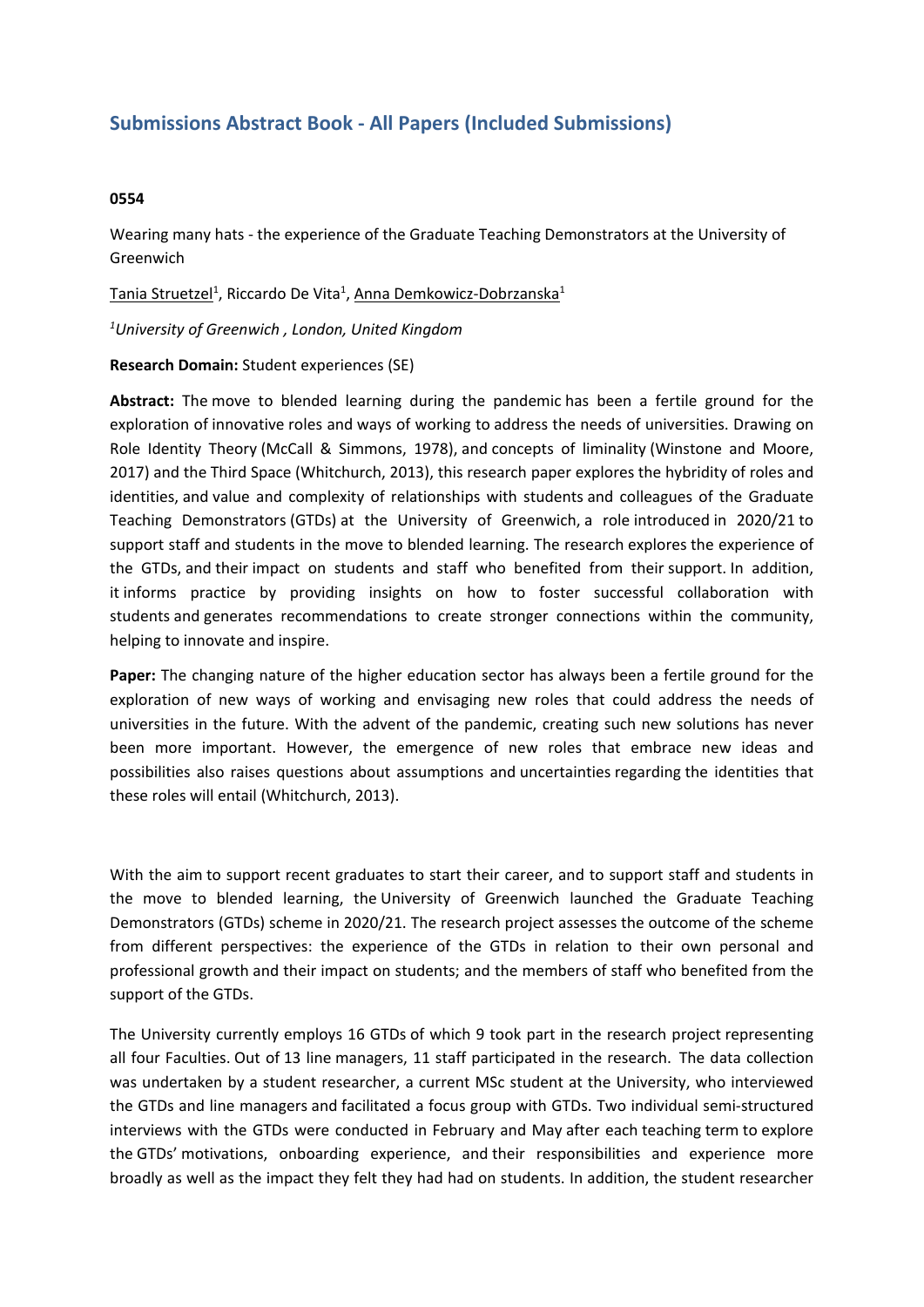facilitated <sup>a</sup> focus group with the GTDs between the interviews to allow the GTDs to share and compare their experiences and explore their professional identity. The student researcher also conducted individual semi-structured interviews with the line managers to explore their perceptions of the role and the impact GTDs had on the staff and student community in their department. Data are currently analysed using NVivo to identify emerging themes from the qualitative data collected.

To assist with the exploration of some of the main themes identified so far, e.g., the hybridity of roles and identities, value and complexity of relationships, connecting with <sup>a</sup> wider community, and bridging the gap between academics and students, the paper draws on the Role Identity Theory (McCall & Simmons, 1978) that postulates that one can simultaneously hold and move between multiple identities and roles which are partly determined by the perceptions and behaviours of others (Jazvac-Martek, 2009). The theory will help investigate the multiplicity of the roles taken on by GDTs, the fluidity of identities, the perceptions and acknowledgement of their roles by others, and explore the impact of these experiences both at an individual and <sup>a</sup> wider institutional level. Adopting liminality as an additional concept, i.e., <sup>a</sup> position which is 'ambiguous, neither here nor there, betwixt and between all fixed points of classification' (Turner, 1974: 232) may also add to the conceptualisation of the space occupied by GDTs and the hybridity of their roles (Winstone and Moore, 2017).

The discussion will also be supported by the concept of the Third Space (Whitchurch, 2013). Defined as "the emergence of broadly based, extended projects across the university, which are no longer containable within firm boundaries, and have created new portfolios of activity" (ibid: 24), the Third Space foregrounds relationships and knowledge developed within, embraces the permeability between academic and professional domains, and acknowledges the complexity of identities within the spaces they reside (Whitchurch, 2013, 2008a, 2008b). A closer examination of GDTs' identities, activities, and relationships they form with students and colleagues within their Higher Education Institution (HEI) will help address the misconceptions, dilemmas or tensions that accompany these roles, as well as assess the opportunities for both individuals and institutions.

In addition to novel theoretical insights, the research informs practice by providing insights on how to foster successful collaboration with students. Rooted in the literature addressing the Students as Partners (SaP) framework with its underpinning values of inclusion, 'respect, responsibility, and reciprocity' (Bovill, 2017: 1), and extended by exploring the mediatory roles of both the GDTs and the student researcher participating in the project, the research generates recommendations to create closer and stronger connections within the community, helping to innovate and inspire.

**References:** Bovill, C. (2017) 'A Framework to Explore Roles Within Student-staff Partnerships in Higher Education: Which Students Are Partners, When, and in What Ways?', International Journal for Students as Partners, 1 (1), pp. 1-5.

Bovill, C., Cook-Sather, A., Felten, P., Millard, L., & Moore-Cherry, N. (2016) 'Addressing

potential challenges in co-creating learning and teaching: Overcoming resistance, navigating institutional norms and ensuring inclusivity in student-staff partnerships', Higher Education, 71(2),